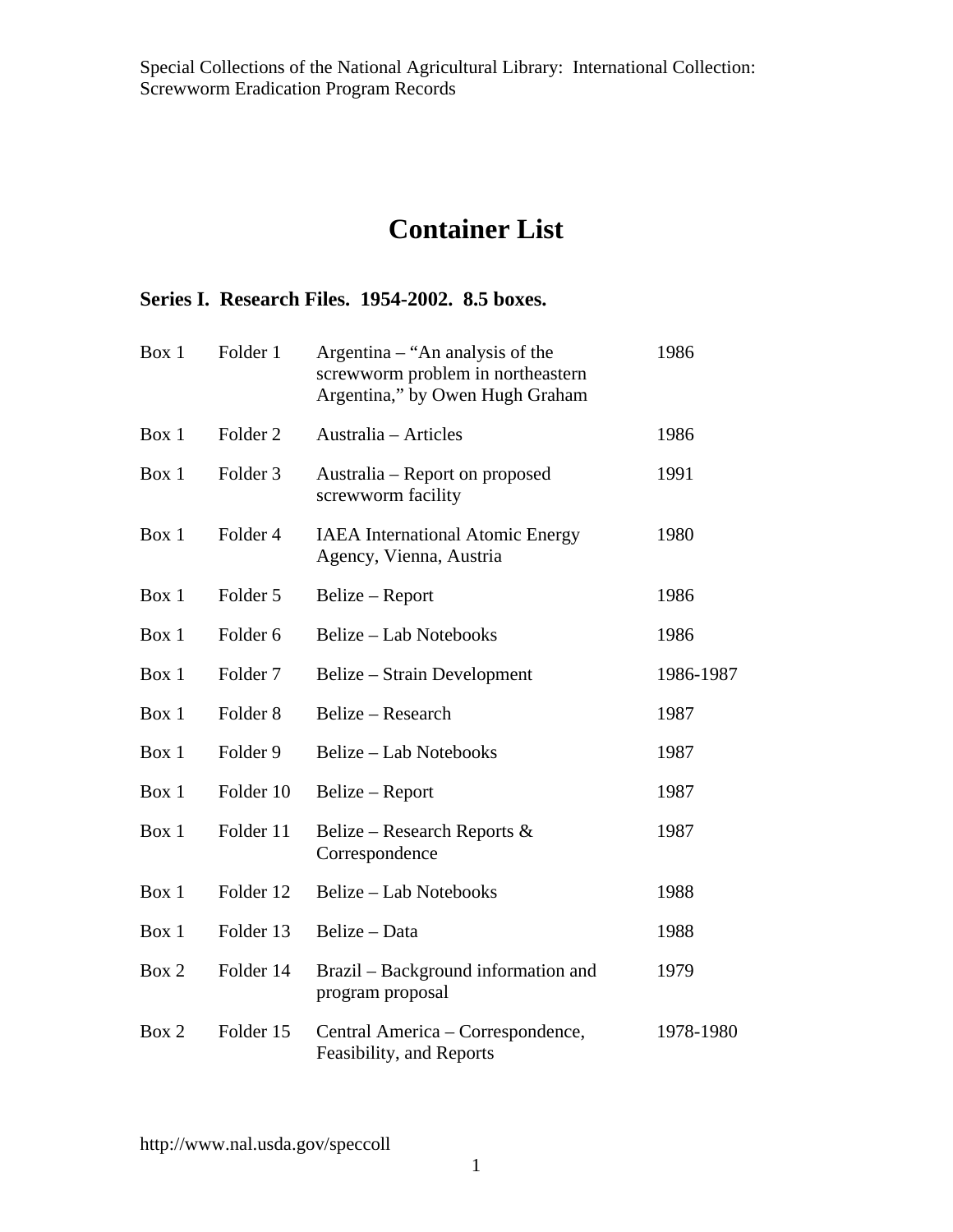| Box 2 | Folder 16            | Central America - Preliminary Feasibility<br>Study                                     | 1980      |
|-------|----------------------|----------------------------------------------------------------------------------------|-----------|
| Box 2 | Folder 17            | Central America-Materials                                                              | 1986-1987 |
| Box 2 | Folder 18            | Central America—Biological Security                                                    | 1992-1995 |
| Box 2 | Folder 19            | Costa Rica-Survey                                                                      | 1980-1981 |
| Box 2 | Folder <sub>20</sub> | Costa Rica-Adults Isozymes                                                             | 1981      |
| Box 2 | Folder 21            | Costa Rica                                                                             | 1981      |
| Box 2 | Folder <sub>22</sub> | Costa Rica-Samples, Survey, Travel                                                     | 1981-1988 |
| Box 2 | Folder <sub>23</sub> | Costa Rica-Samples                                                                     | 1983      |
| Box 2 | Folder 24            | Costa Rica-Correspondence                                                              | 1986      |
| Box 2 | Folder 25            | Costa Rica – Lab notebook (See Oversize<br>Box 9, Folder 106)                          | 1991      |
| Box 2 | Folder 26            | Costa Rica-Isozyme Data                                                                | 1991      |
| Box 2 | Folder 27            | Costa Rica-Isozyme Data                                                                | 1991      |
| Box 2 | Folder <sub>28</sub> | Costa Rica – Employee and cooperative<br>agreement reports                             | 1992-1993 |
| Box 2 | Folder 29            | Costa Rica – Weekly status reports                                                     | 1996      |
| Box 2 | Folder 30            | Costa Rica – Report (Spanish)                                                          | ca. 1998  |
| Box 2 | Folder 31            | Costa Rica #4 F2, male 4 day                                                           | n.d.      |
| Box 2 | Folder 32            | Costa Rica #4 F2, female 4 day                                                         | n.d.      |
| Box 2 | Folder 33            | Curacao – Baumhover Report                                                             | 1954-1956 |
| Box 2 | Folder 34            | Curacao - Weekly reports (September -<br>December) (See Oversize Box 9, Folder<br>107) | 1976      |
| Box 2 | Folder 35            | Curacao – Trap surveys (See Oversize<br>Box 9, Folder 108)                             | 1976-1977 |
| Box 2 | Folder 36            | Curacao – Trap surveys and maps (See<br>Oversize Box 9, Folder 109)                    | 1976-1977 |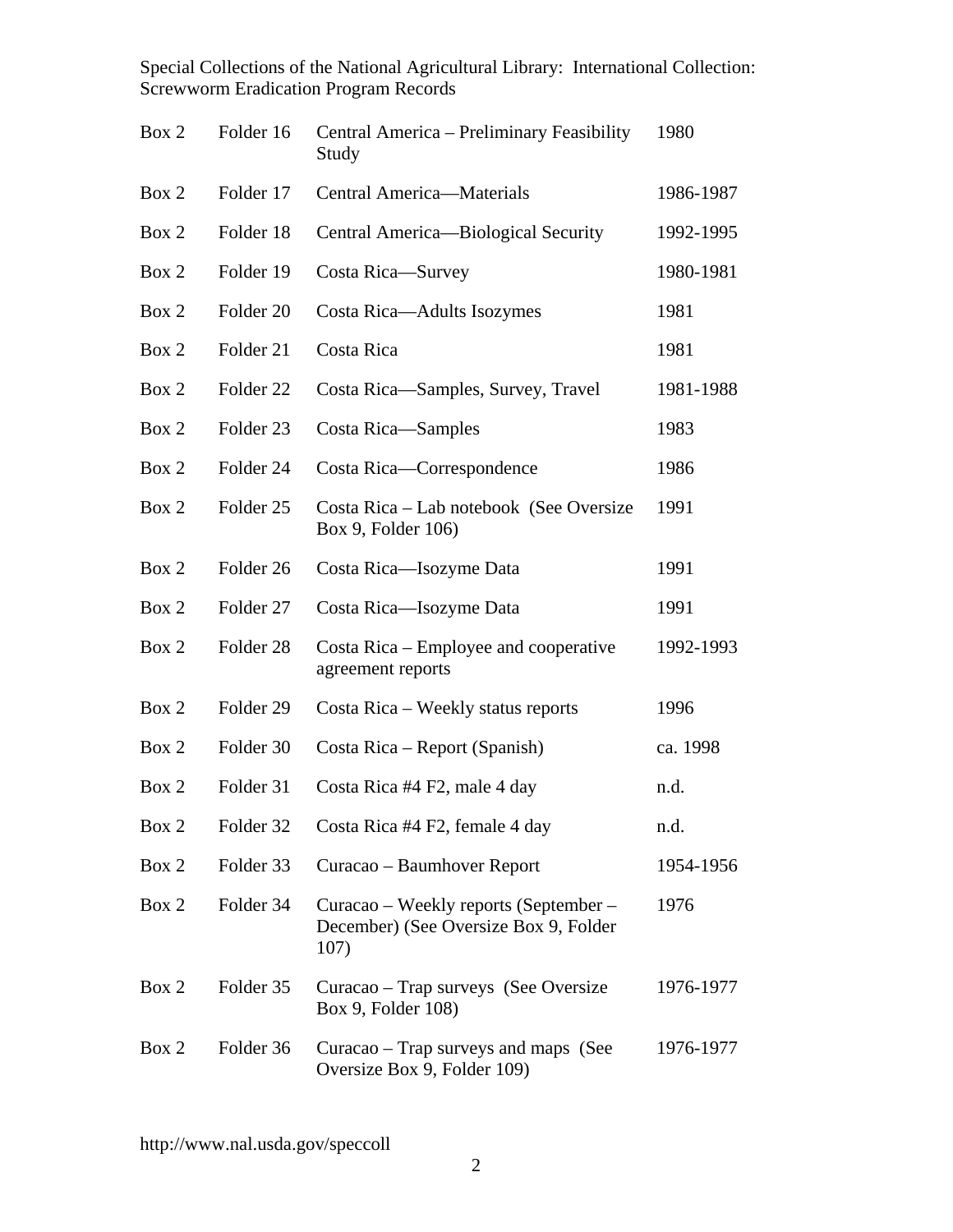| Box 2 | Folder 37            | Curacao – Fly capture (See Oversize Box<br>9, Folder 110)  | 1976-1977 |
|-------|----------------------|------------------------------------------------------------|-----------|
| Box 2 | Folder 38            | Curacao – Trip Reports                                     | 1976-1977 |
| Box 2 | Folder 39            | Curacao – Background Info.                                 | 1976-1977 |
| Box 3 | Folder 40            | Curacao – Correspondence                                   | 1976-1978 |
| Box 3 | Folder 41            | Curacao – Correspondence                                   | 1976-1978 |
| Box 3 | Folder 42            | Curacao – Trip Reports                                     | 1977      |
| Box 3 | Folder 43            | Curacao - Permits                                          | 1977      |
| Box 3 | Folder 44            | Dominican Republic - Proposal                              | 1972      |
| Box 3 | Folder 45            | Dominican Republic                                         | 1972-1974 |
| Box 3 | Folder 46            | Dominican Republic - Samples                               | 1983      |
| Box 3 | Folder 47            | El Salvador – Cooperative meeting<br>guidelines and report | 1991      |
| Box 3 | Folder <sub>48</sub> | England—Screwworm Pupae Shipment                           | 1975      |
| Box 3 | Folder 49            | Guatemala-Lab Notebooks                                    | 1987      |
| Box 3 | Folder 50            | Guatemala—Lab Notebooks, Primavera                         | 1988      |
| Box 3 | Folder 51            | Guatemala - Research data                                  | 1988      |
| Box 3 | Folder 52            | Guatemala-Lines                                            | n.d.      |
| Box 3 | Folder 53            | Honduras – Reported cases                                  | 1993      |
| Box 4 | Folder 54            | Jamaica-Screwworm Eradication                              | 1973-1981 |
| Box 4 | Folder 55            | Jamaica-Report                                             | 1976      |
| Box 4 | Folder 56            | Jamaica - Report                                           | 1999      |
| Box 4 | Folder 57            | Nicaragua – Activity reports                               | 1993      |
| Box 4 | Folder 58            | Nicaragua – Weekly reports                                 | 1993      |
| Box 4 | Folder 59            | Nicaragua – Weekly reports (January –<br>March)            | 1995      |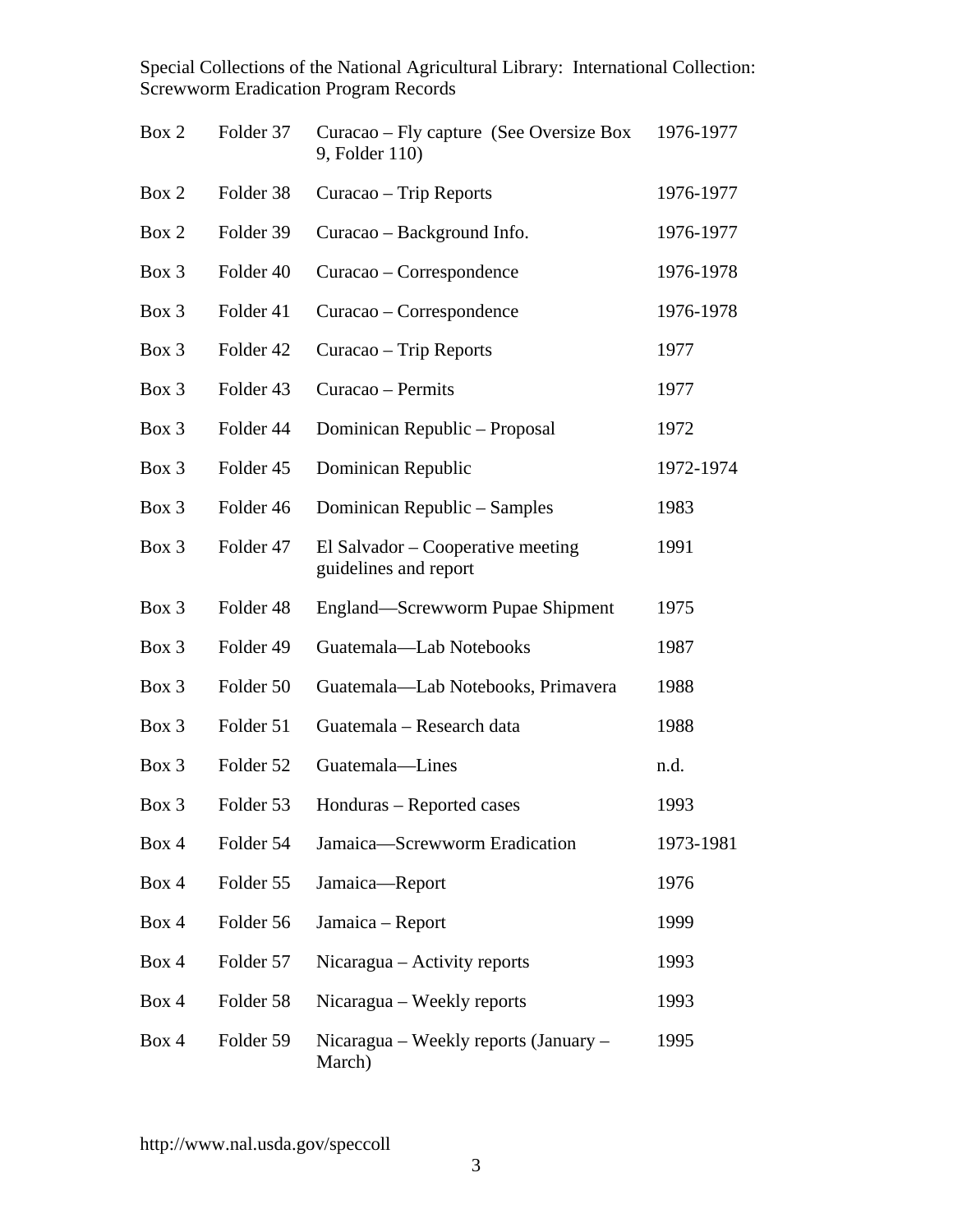| Box 4 | Folder <sub>60</sub> | Nicaragua – Weekly reports (April – June)                                                                                                                 | 1995 |
|-------|----------------------|-----------------------------------------------------------------------------------------------------------------------------------------------------------|------|
| Box 4 | Folder <sub>61</sub> | Nicaragua – Weekly reports (July –<br>August)                                                                                                             | 1995 |
| Box 4 | Folder <sub>62</sub> | Nicaragua – Weekly reports (September –<br>December)                                                                                                      | 1995 |
| Box 4 | Folder <sub>63</sub> | Nicaragua – Weekly reports (January –<br>March)                                                                                                           | 1996 |
| Box 5 | Folder <sub>64</sub> | Nicaragua – Weekly reports (April – June)                                                                                                                 | 1996 |
| Box 5 | Folder <sub>65</sub> | Nicaragua – Weekly reports (July –<br>September)                                                                                                          | 1996 |
| Box 5 | Folder <sub>66</sub> | Nicaragua – Weekly reports (October –<br>December)                                                                                                        | 1996 |
| Box 5 | Folder <sub>67</sub> | Nicaragua – Weekly reports (January –<br>March)                                                                                                           | 1997 |
| Box 5 | Folder <sub>68</sub> | Nicaragua – Weekly reports (April – July)                                                                                                                 | 1997 |
| Box 5 | Folder <sub>69</sub> | Nicaragua – Weekly reports (August –<br>December)                                                                                                         | 1997 |
| Box 5 | Folder 70            | Nicaragua – Weekly reports                                                                                                                                | 1998 |
| Box 5 | Folder 71            | Nicaragua – News release                                                                                                                                  | 1999 |
| Box 5 | Folder <sub>72</sub> | Nicaragua – General reports                                                                                                                               | 2000 |
| Box 6 | Folder <sub>73</sub> | North Africa - Research                                                                                                                                   | 1990 |
| Box 6 | Folder 74            | North Africa – Newspaper articles                                                                                                                         | 1990 |
| Box 6 | Folder 75            | North Africa – Food and Agriculture<br>Organization of the United Nations (FAO)<br>and the Screwworm Emergency Centre for<br>North Africa (SECNA) reports | 1990 |
| Box 6 | Folder 76            | North Africa – FAO, SECNA reports<br>(January – April)                                                                                                    | 1991 |
| Box 6 | Folder 77            | North Africa – FAO, SECNA reports<br>(August – October)                                                                                                   | 1991 |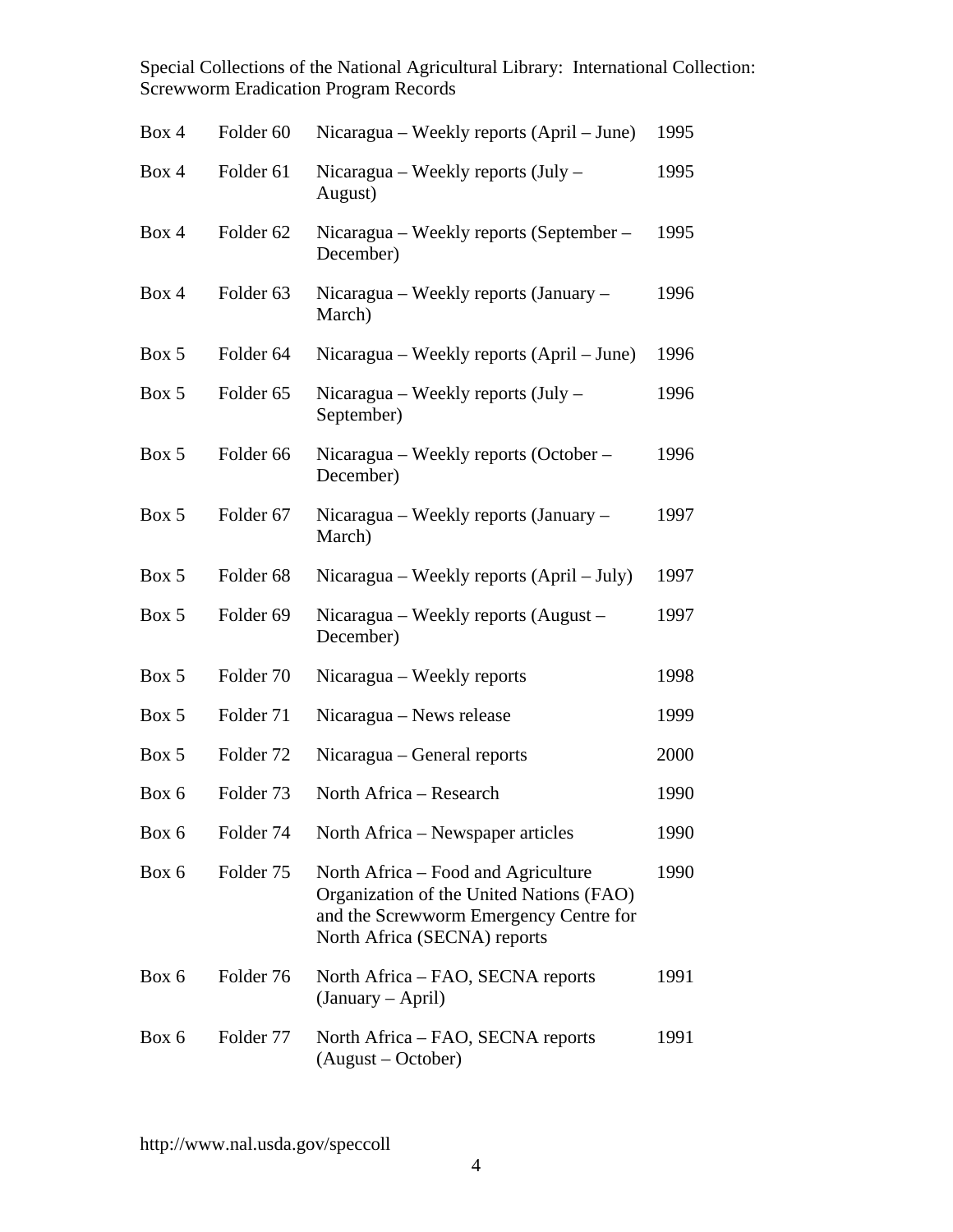| Box 6 | Folder 78            | North Africa - World Animal Review<br>FAO, (October 1991). Special edition on<br>the New World screwworm.                                                                                     | 1991      |
|-------|----------------------|-----------------------------------------------------------------------------------------------------------------------------------------------------------------------------------------------|-----------|
| Box 6 | Folder 79            | North Africa – SECNA, FAO report<br>(September 1991 – April 1992)                                                                                                                             | 1991-1992 |
| Box 6 | Folder 80            | North Africa – SECNA, FAO report                                                                                                                                                              | 1991-1993 |
| Box 6 | Folder 81            | North Africa – SECNA, FAO reports                                                                                                                                                             | 1992      |
| Box 7 | Folder <sub>82</sub> | North Africa – "Eradicating the<br>Screwworm: An FAO Emergency<br>Programme for North Africa." FAO<br>(April 1992). Available in English,<br>French, Spanish, and Arabic (1 copy of<br>each). | 1992      |
| Box 7 | Folder <sub>83</sub> | North Africa – Food and Agriculture<br>Organization of the United Nations. The<br><b>New World Screwworm Eradication</b><br>Programme: North Africa 1988-1992.<br>Rome, 1992.                 | 1992      |
| Box 7 | Folder <sub>84</sub> | North Africa – IAEA Bulletin 34 no.4<br>(1992)                                                                                                                                                | 1992      |
| Box 7 | Folder <sub>85</sub> | North Africa – Program description and<br>report, with employment summaries                                                                                                                   | ca. 1992  |
| Box 7 | Folder <sub>86</sub> | North Africa – SECNA technical reports                                                                                                                                                        | ca. 1992  |
| Box 7 | Folder 87            | North Africa – Journal of Medical<br><i>Entomology</i> article                                                                                                                                | 1996      |
| Box 7 | Folder 88            | Panama – Manual (Spanish)                                                                                                                                                                     | 1983      |
| Box 7 | Folder <sub>89</sub> | Panama – General reports                                                                                                                                                                      | 1987      |
| Box 7 | Folder 90            | Panama – General reports                                                                                                                                                                      | 1991      |
| Box 7 | Folder 91            | Panama – Proposed rearing facility                                                                                                                                                            | 1991-1992 |
| Box 8 | Folder 92            | Panama – General reports                                                                                                                                                                      | 1992      |
| Box 8 | Folder 93            | Panama - General reports (Spanish)                                                                                                                                                            | 1995      |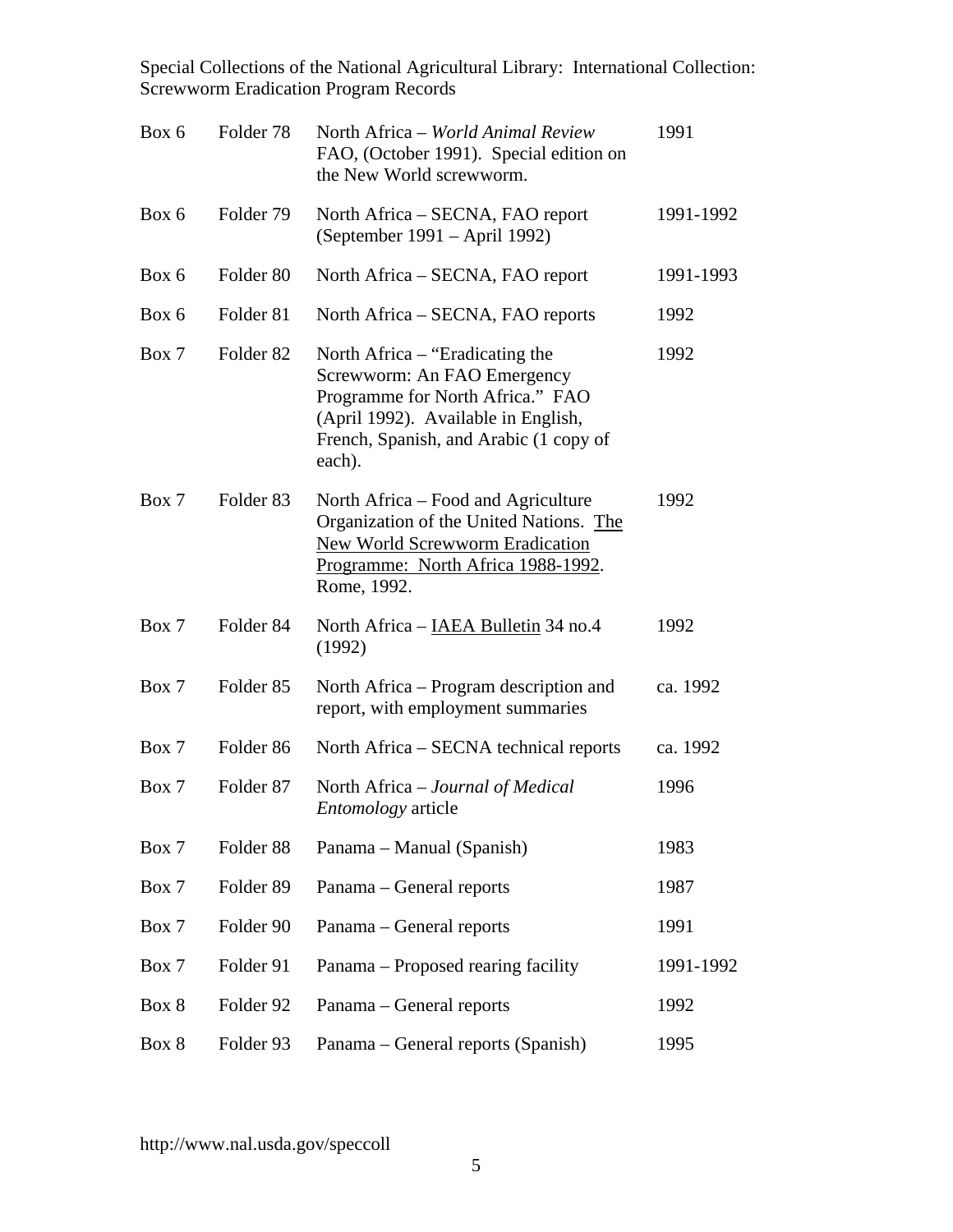| Box 8 | Folder 94     | Panama – Manual, report, and 3.5" disk,<br>"Screwworm Fly Simulation"                                                                                 | 1995      |
|-------|---------------|-------------------------------------------------------------------------------------------------------------------------------------------------------|-----------|
| Box 8 | Folder 95     | Panama – General reports                                                                                                                              | 1998      |
| Box 8 | Folder 96     | Panama – News release                                                                                                                                 | 1999      |
| Box 8 | Folder 97     | Panama – Research summaries                                                                                                                           | 1999      |
| Box 8 | Folder 98     | Panama – Description of rearing facility                                                                                                              | 2000      |
| Box 8 | Folder 99     | Panama – General reports                                                                                                                              | 2002      |
| Box 8 | Folder<br>100 | Paraguay – Correspondence between<br>James Wendell Snow (USDA) and Robert<br>G. Unruh (Servico Agro-Pecuario de las<br>Colonias Mennonitas, Paraguay) | 1978      |
| Box 8 | Folder<br>101 | <b>West Indies</b>                                                                                                                                    | 1981-1982 |

## **Series II. Weekly News Items. 2000-2001. .5 box.**

| Box 8 | Folder<br>102 | $January - June$    | 2000 |
|-------|---------------|---------------------|------|
| Box 8 | Folder<br>103 | $July - October$    | 2000 |
| Box 8 | Folder<br>104 | November – December | 2000 |
| Box 8 | Folder<br>105 | January – May       | 2001 |

## **Oversize box**

| Box 9 | Folder<br>106 | Costa Rica – Lab notebook (From Box 2,<br>Folder 25) | 1991 |
|-------|---------------|------------------------------------------------------|------|
| Box 9 | Folder<br>107 | Curacao – Weekly reports (From Box 2,<br>Folder 34)  | 1976 |
| Box 9 | Folder<br>108 | Curacao – Trap surveys (From Box 2,<br>Folder 35)    | 1977 |